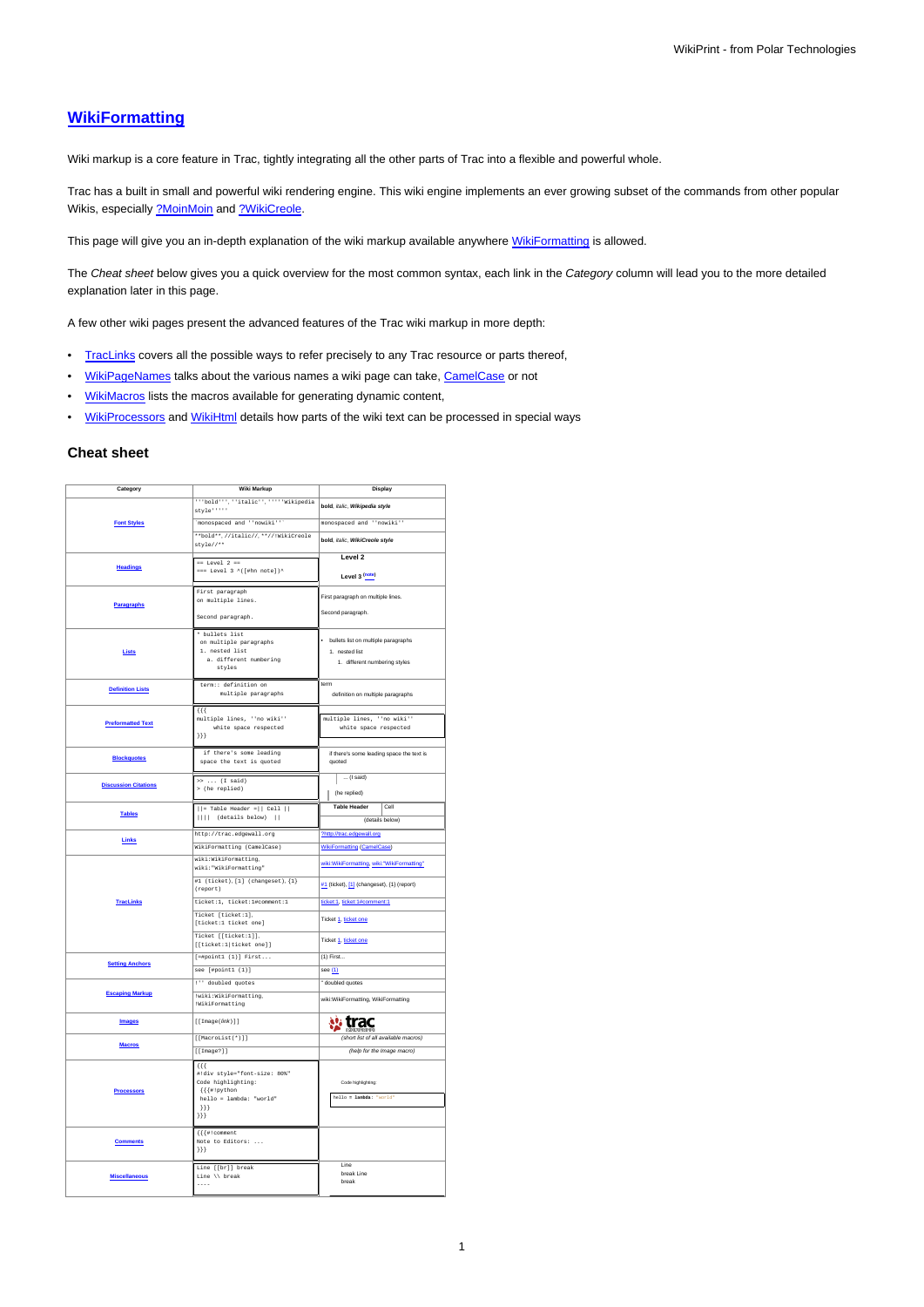### **Font Styles**

The Trac wiki supports the following font styles:

| Wiki Markup                                                                                                                                                                                                                                                                                                                                                                                                                                                     | Display                                                                                                                                                                                                                                                                                                                               |  |
|-----------------------------------------------------------------------------------------------------------------------------------------------------------------------------------------------------------------------------------------------------------------------------------------------------------------------------------------------------------------------------------------------------------------------------------------------------------------|---------------------------------------------------------------------------------------------------------------------------------------------------------------------------------------------------------------------------------------------------------------------------------------------------------------------------------------|--|
| $*$ $\cdot \cdot$ bold'''.<br>''' triple quotes !'''<br>can be bold too if prefixed by ! ''',<br>* ''italic''<br>* ''''bold italic''''' or ''italic and<br>$'$ ''' italic bold ''' ''<br>* _underline__<br>* {{{monospace}}} or `monospace`<br>(hence $\{\{\}^{\circ}$ or $\{\{\}^{\circ}\}\}\$ quoting)<br>* ~~strike-through~~<br>* ^superscript^<br>*,, subscript,,<br>* **also bold**, //italic as well//,<br>and **'' bold italic **'' //(since $0.12$ )// | bold, triple quotes "' can be bold too if prefixed by !,<br>italic<br><b>bold italic</b> or <i>italic</i> and <i>italic</i> bold<br>underline<br>monospace or monospace (hence $\{\{\}$ or $\degree$ quoting)<br>strike-through<br>superscript<br>subscript<br>also bold, <i>italic as well</i> , and <b>bold italic</b> (since 0.12) |  |

Notes:

- $\{\{\ldots\}\}\$  and `... ` commands not only select a monospace font, but also treat their content as verbatim text, meaning that no further wiki processing is done on this text.
- ! tells wiki parser to not take the following characters as wiki format, so pay attention to put a space after !, e.g. when ending bold.
- all the font styles marks have to be used in opening/closing pairs, and they must nest properly (in particular, an '' italic can't be paired with a // one, and ''' can't be paired with \*\*)

## **Headings**

You can create heading by starting a line with one up to six equal characters ("=") followed by a single space and the headline text.

The headline text can be followed by the same number of "=" characters, but this is no longer mandatory.

Finally, the heading might optionally be followed by an explicit id. If not, an implicit but nevertheless readable id will be generated.

| Wiki Markup                                                                | <b>Display</b>     |  |  |
|----------------------------------------------------------------------------|--------------------|--|--|
|                                                                            | <b>Subheading</b>  |  |  |
| $=$ Heading $=$<br>$==$ Subheading<br>$==$ About ''this'' $==$             | About this         |  |  |
| === Explicit id === #using-explicit-id-in-heading<br>$==$ Subheading #sub2 | <b>Explicit id</b> |  |  |
|                                                                            | <b>Subheading</b>  |  |  |

### **Paragraphs**

A new text paragraph is created whenever two blocks of text are separated by one or more empty lines.

A forced line break can also be inserted, using:

| Wiki Markup         | Display       |
|---------------------|---------------|
|                     |               |
| Line 1 [[RR] Line 2 | Line 1        |
| Paragraph           | Line 2        |
| ope                 | Paragraph one |
| Paragraph<br>two    | Paragraph two |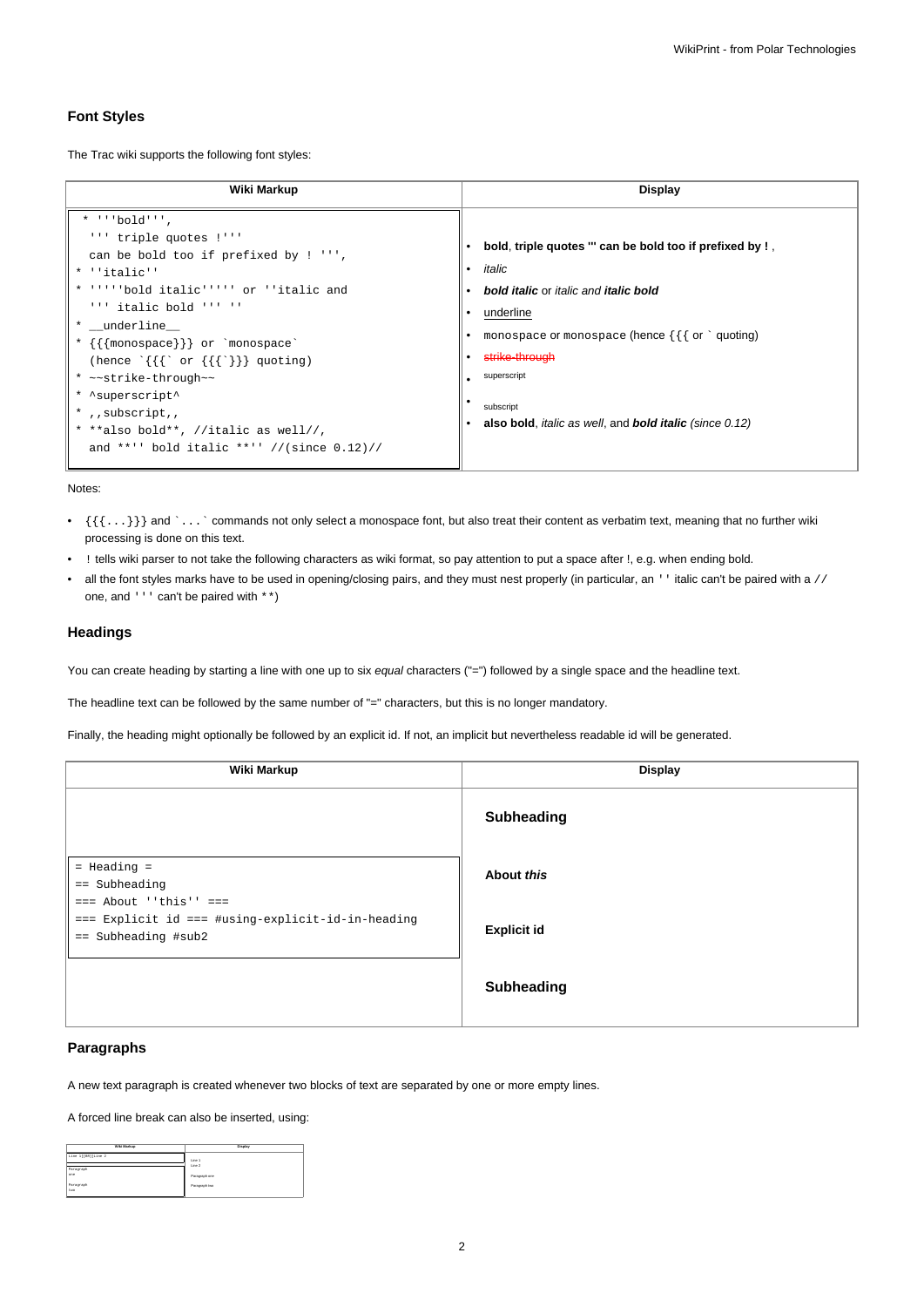## **Lists**

The wiki supports both ordered/numbered and unordered lists.

#### Example:

| Wiki Markup                                                                                                                                                                                                                | <b>Display</b>                                                                                                                                                                                                       |
|----------------------------------------------------------------------------------------------------------------------------------------------------------------------------------------------------------------------------|----------------------------------------------------------------------------------------------------------------------------------------------------------------------------------------------------------------------|
| * Item 1<br>$*$ Item 1.1<br>* Item $1.1.1$<br>* Item 1.1.2<br>* Item $1.1.3$<br>$*$ Item 1.2                                                                                                                               | Item 1<br>$\bullet$<br>Item $1.1$<br>$\bullet$<br>$\bullet$ Item 1.1.1<br>$\bullet$ Item 1.1.2<br>$\bullet$ Item 1.1.3<br>Item $1.2$<br>$\bullet$                                                                    |
| * Item 2<br>- items can start at the beginning of a line<br>and they can span multiple lines<br>- be careful though to continue the line<br>with the appropriate indentation, otherwise<br>that will start a new paragraph | Item 2<br>items can start at the beginning of a line and they can span multiple<br>lines<br>be careful though to continue the line with the appropriate<br>indentation, otherwise<br>that will start a new paragraph |
| 1. Item 1<br>a. Item 1.a<br>a. Item 1.b<br>i. Item 1.b.i<br>i. Item 1.b.ii<br>1. Item 2<br>And numbered lists can also be restarted<br>with an explicit number:<br>3. Item 3                                               | 1. Item $1$<br>1. Item $1.a$<br>2. Item 1.b<br>1. Item 1.b.i<br>2. Item 1.b.ii<br>2. Item 2<br>And numbered lists can also be restarted with an explicit number:                                                     |
|                                                                                                                                                                                                                            | 1. Item $3$                                                                                                                                                                                                          |

## **Definition Lists**

The wiki also supports definition lists.

| Wiki Markup                                                                                                              | <b>Display</b>                                                                                                    |  |
|--------------------------------------------------------------------------------------------------------------------------|-------------------------------------------------------------------------------------------------------------------|--|
| llmma::<br>some kind of mammal, with hair<br>ppython::<br>some kind of reptile, without hair<br>(can you spot the typo?) | llama<br>some kind of mammal, with hair<br>ppython<br>some kind of reptile, without hair (can you spot the typo?) |  |

Note that you need a space in front of the defined term.

## **Preformatted Text**

Block containing preformatted text are suitable for source code snippets, notes and examples. Use three curly braces wrapped around the text to define a block quote. The curly braces need to be on a separate line.

| Wiki Markup             | <b>Display</b>                |  |
|-------------------------|-------------------------------|--|
| l {{i                   |                               |  |
| def HelloWorld():       | $\parallel$ def HelloWorld(): |  |
| print '''Hello World''' | print '''Hello World'''       |  |
| $  \ \} \}$             |                               |  |
|                         |                               |  |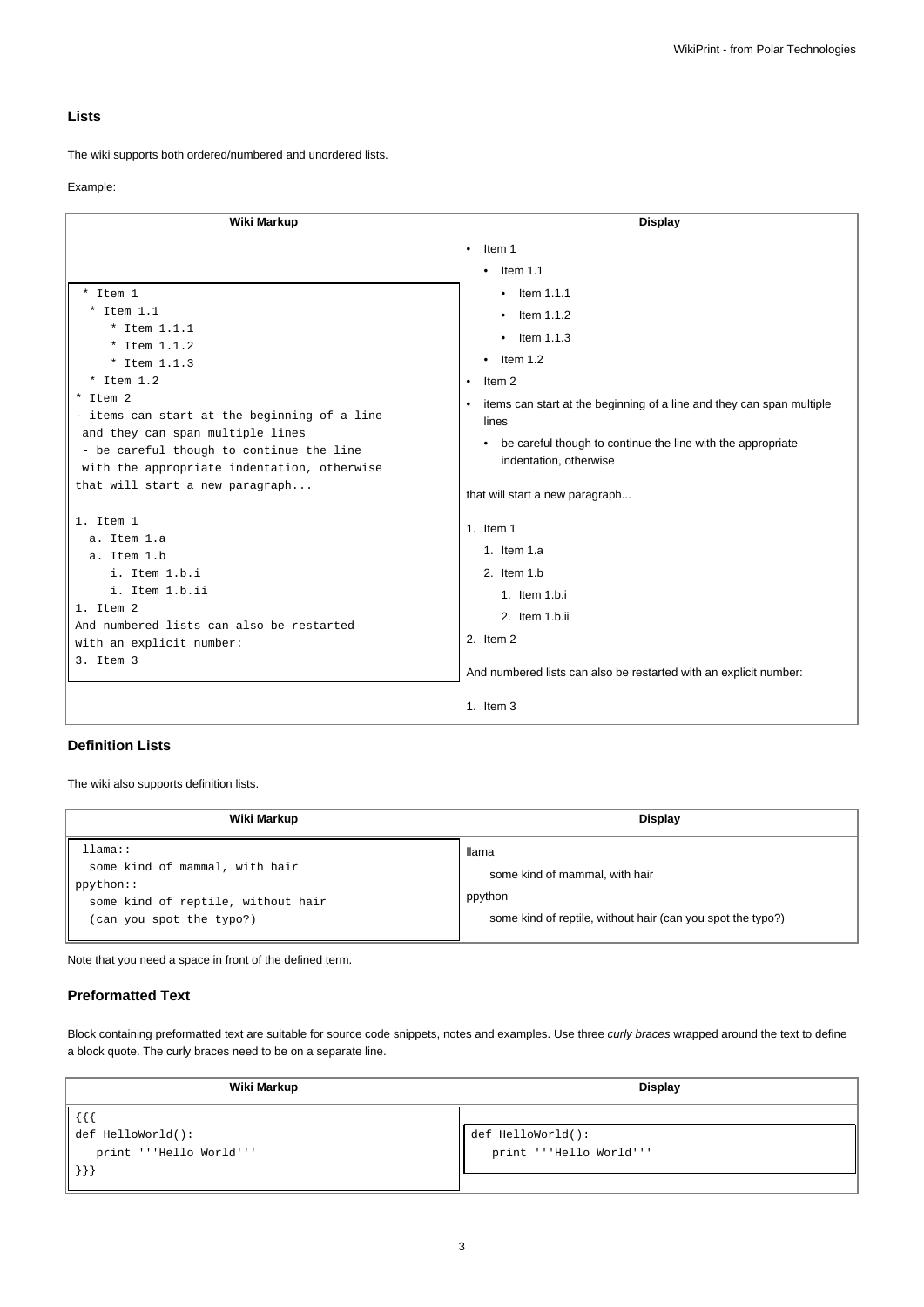Note that this kind of block is also used for selecting lines that should be processed through [WikiProcessors](https://meteo.unican.es/trac/wiki/WikiProcessors).

### **Blockquotes**

In order to mark a paragraph as blockquote, indent that paragraph with two spaces.

| Wiki Markup                                          | <b>Display</b>                          |  |
|------------------------------------------------------|-----------------------------------------|--|
| Paragraph<br>This text is a quote from someone else. | Paragraph                               |  |
|                                                      | This text is a quote from someone else. |  |

## **Discussion Citations**

To delineate a citation in an ongoing discussion thread, such as the ticket comment area, e-mail-like citation marks (">", ">>", etc.) may be used.

| Wiki Markup                                                                                         | Display                                               |  |  |
|-----------------------------------------------------------------------------------------------------|-------------------------------------------------------|--|--|
|                                                                                                     | Someone's original text                               |  |  |
| >> Someone's original text<br>> Someone else's reply text<br>- which can be any kind of Wiki markup | Someone else's reply text                             |  |  |
| My reply text                                                                                       | which can be any kind of Wiki markup<br>My reply text |  |  |

# **Tables**

## **Simple Tables**

Simple tables can be created like this:

| Wiki Markup                                           | <b>Display</b>   |                  |                             |  |
|-------------------------------------------------------|------------------|------------------|-----------------------------|--|
| Cell 1  Cell 2  Cell 3  <br>   Cell 4  Cell 5  Cell 6 | Cell 1<br>Cell 4 | Cell 2<br>Cell 5 | Cell <sub>3</sub><br>Cell 6 |  |

Cell headings can be specified by wrapping the content in a pair of '=' characters. Note that the '=' characters have to stick to the cell separators, like this:

| Wiki Markup                                                                                       |      | <b>Display</b> |              |  |
|---------------------------------------------------------------------------------------------------|------|----------------|--------------|--|
| $  =$ stable = $  =$ latest = $  $                                                                |      | stable         | latest       |  |
| $   = 0.10 =    0.10.5    0.10.6 \text{dev}  $<br>$    = 0.11 =    0.11.6    0.11.7 \text{dev}  $ | 0.10 | 0.10.5         | $0.10.6$ dev |  |
|                                                                                                   | 0.11 | 0.11.6         | 0.11.7dev    |  |

Finally, specifying an empty cell means that the next non empty cell will span the empty cells. For example:

| Wiki Markup                                                                  | <b>Display</b>         |         |        |  |
|------------------------------------------------------------------------------|------------------------|---------|--------|--|
| 1    2    3   <br>$    1-2  3  $<br>$   1          2-3   $<br>$      $ 1-2-3 | $1 - 2$<br>$1 - 2 - 3$ | $2 - 3$ | 3<br>3 |  |
|                                                                              |                        |         |        |  |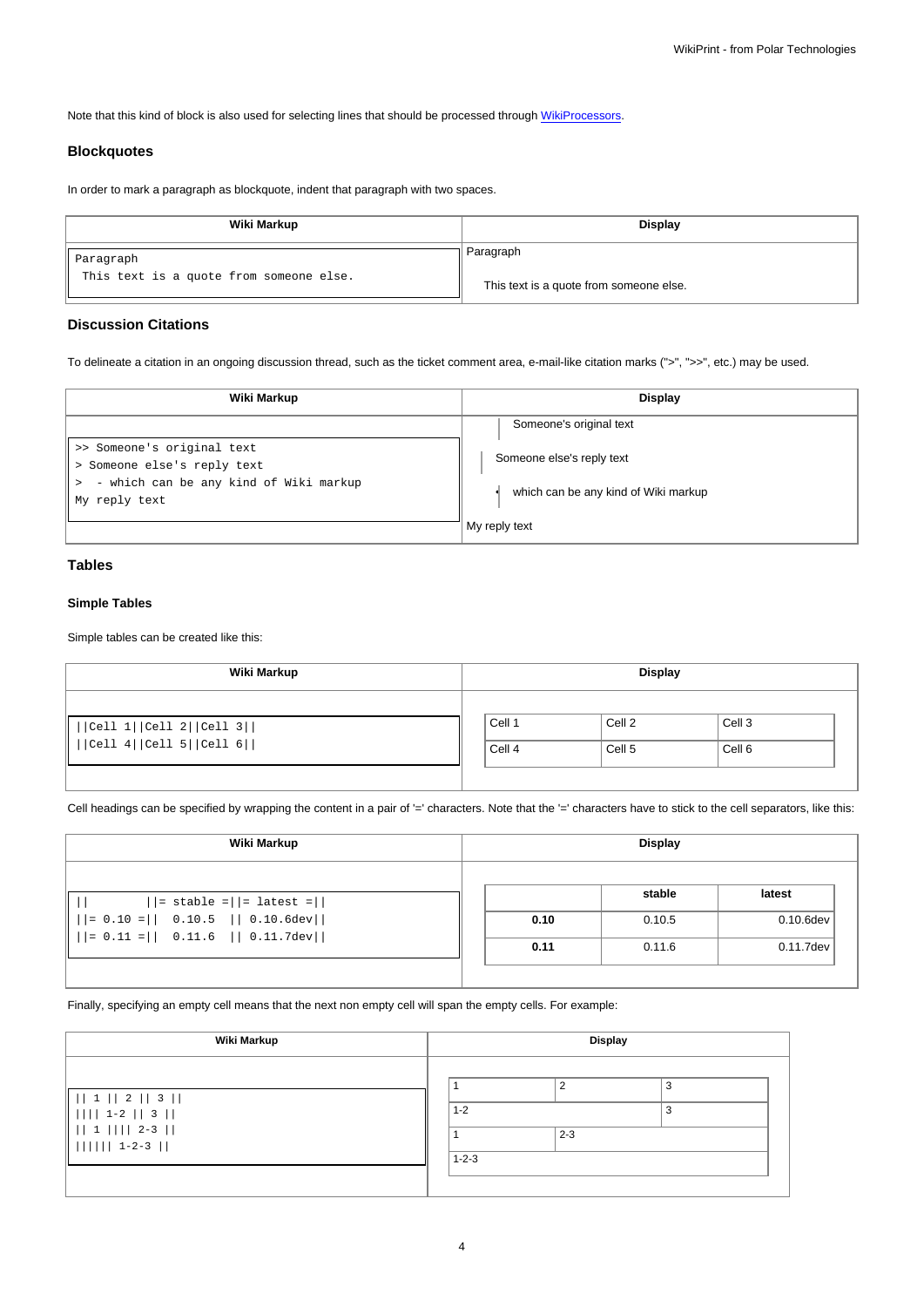Note that if the content of a cell "sticks" to one side of the cell and only one, then the text will be aligned on that side. Example:

| Wiki Markup                                                    | <b>Display</b>    |                |
|----------------------------------------------------------------|-------------------|----------------|
|                                                                | Text              | <b>Numbers</b> |
| $ \text{=Text} =   = \text{Numbers} =  $                       | left align        | 1.0            |
| $1.0$  <br>$ \text{left align}$ $  $<br>center   <br>$4.5$     | center            | 4.5            |
| right align $  $ 4.5                                           | right align       | 4.5            |
| default alignment $   2.5  $<br>$2.5$   <br>$ \text{default} $ | default alignment | 2.5            |
| default   <br>$2.5$                                            | default           | 2.5            |
| $2.5$   <br>default                                            | default           | 2.5            |
|                                                                | default           | 2.5            |

If contrary to the example above, the cells in your table contain more text, it might be convenient to spread a table row over multiple lines of markup. The \ character placed at the end of a line after a cell separator tells Trac to not start a new row for the cells on the next line.

| Wiki Markup                                                                                                                                                                                               |  |  |  |
|-----------------------------------------------------------------------------------------------------------------------------------------------------------------------------------------------------------|--|--|--|
| this is column 1 [http://trac.edgewall.org/newticket new ticket] $   \ \rangle$<br>this is column 2 [http://trac.edgewall.org/roadmap the road ahead] $   \ \rangle$<br>that's column 3 and last one $  $ |  |  |  |
| <b>Display</b>                                                                                                                                                                                            |  |  |  |
| this is column 1 ?new ticket<br>that's column 3 and last one<br>this is column 2 ?the road ahead                                                                                                          |  |  |  |

#### **Complex Tables**

If the possibilities offered by the simple "pipe"-based markup for tables described above are not enough for your needs, you can create more elaborated tables by using [WikiProcessor based tables](https://meteo.unican.es/trac/wiki/WikiFormatting#Processors-example-tables).

#### **Links**

Hyperlinks are automatically created for [WikiPageNames](https://meteo.unican.es/trac/wiki/WikiPageNames) and URLs. WikiPageLinks can be disabled by prepending an exclamation mark "!" character, such as !WikiPageLink.

| Wiki Markup                                     | <b>Display</b>                                  |
|-------------------------------------------------|-------------------------------------------------|
| TitleIndex, http://www.edgewall.com/, !NotAlink | TitleIndex, ?http://www.edgewall.com/, NotAlink |

Links can be given a more descriptive title by writing the link followed by a space and a title and all this inside square brackets. If the descriptive title is omitted, then the explicit prefix is discarded, unless the link is an external link. This can be useful for wiki pages not adhering to the [WikiPageNames](https://meteo.unican.es/trac/wiki/WikiPageNames) convention.

| Wiki Markup                                   | <b>Display</b>     |
|-----------------------------------------------|--------------------|
| * [http://www.edgewall.com Edgewall Software] | ?Edgewall Software |
| * [wiki:TitleIndex Title Index]               | <b>Title Index</b> |
| * [wiki:TitleIndex]                           | <b>TitleIndex</b>  |
| [wiki:ISO9000]                                | <b>ISO9000?</b>    |

Following the [?WikiCreole](http://trac.edgewall.org/intertrac/WikiCreole) trend, the descriptive title can also be specified by writing the link followed by a pipe ('|') and a title and all this inside double square brackets.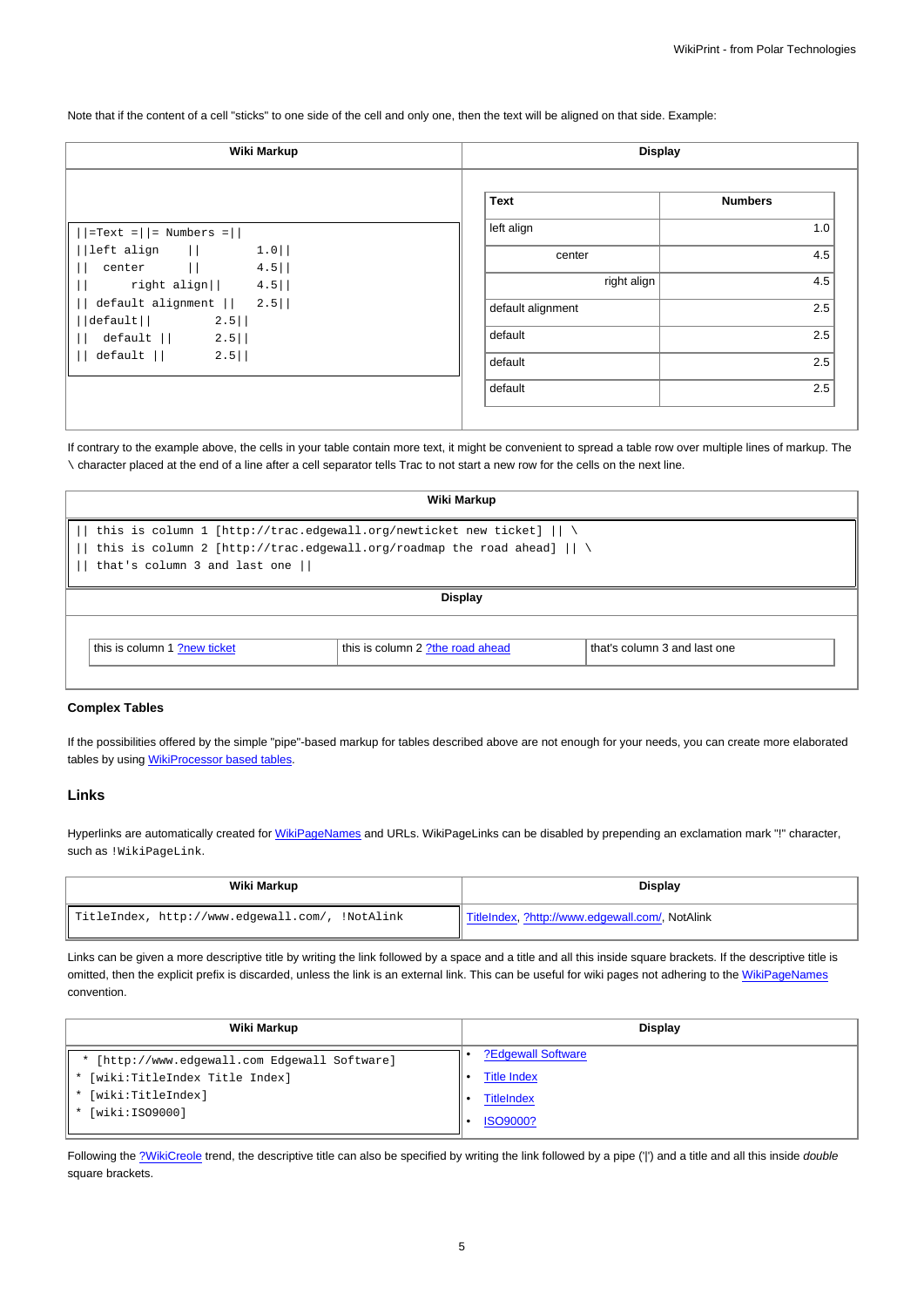| * [[http://www.edgewall.com Edgewall Software]]<br>* [[wiki:TitleIndex Title Index]]<br>or even [[TitleIndex Title Index]] | ?Edgewall Software<br>Title Index or even Title Index |
|----------------------------------------------------------------------------------------------------------------------------|-------------------------------------------------------|
| * [[wiki:TitleIndex]]                                                                                                      | TitleIndex but not [[TitleIndex]]!                    |
| ''' but not ![[TitleIndex]]! '''<br>* [[ISO9000]]                                                                          | <b>ISO9000?</b>                                       |

**Note**: the [?WikiCreole](http://trac.edgewall.org/intertrac/WikiCreole) style for links is quick to type and certainly looks familiar as it's the one used on Wikipedia and in many other wikis. Unfortunately it conflicts with the syntax for [macros.](https://meteo.unican.es/trac/wiki/WikiFormatting#Macros) So in the rare case when you need to refer to a page which is named after a macro (typical examples being [TitleIndex](https://meteo.unican.es/trac/wiki/TitleIndex), [InterTrac](https://meteo.unican.es/trac/wiki/InterTrac) and [InterWiki](https://meteo.unican.es/trac/wiki/InterWiki)), by writing [[TitleIndex]] you will actually call the macro instead of linking to the page.

#### **Trac Links**

Wiki pages can link directly to other parts of the Trac system. Pages can refer to tickets, reports, changesets, milestones, source files and other Wiki pages using the following notations:

| Wiki Markup                                 | Display                                                    |
|---------------------------------------------|------------------------------------------------------------|
| * Tickets: #1 or ticket:1                   | Tickets: #1 or ticket:1                                    |
| * Reports: $\{1\}$ or report:1              | Reports: $\{1\}$ or report:1                               |
| * Changesets: r1, [1] or changeset:1        | Changesets: r1, [1] or changeset:1                         |
| $\ast$<br>$\cdots$                          | $\cdots$                                                   |
| * targeting other Trac instances,           |                                                            |
| so called InterTrac links:                  | targeting other Trac instances, so called InterTrac links: |
| - Tickets: #Tracl or Trac:ticket:1          | • Tickets: #Trac1 or Trac:ticket:1                         |
| - Changesets: [Tracl] or Trac: changeset: 1 | Changesets: [Trac1] or Trac: changeset: 1                  |

There are many more flavors of Trac links, see [TracLinks](https://meteo.unican.es/trac/wiki/TracLinks) for more in-depth information and a reference for all the default link resolvers.

#### **Setting Anchors**

An anchor, or more correctly speaking, an [?anchor name](http://www.w3.org/TR/REC-html40/struct/links.html#h-12.2.1) can be added explicitly at any place in the Wiki page, in order to uniquely identify a position in the document:

[=#point1]

This syntax was chosen to match the format for explicitly naming the header id [documented above](https://meteo.unican.es/trac/wiki/WikiFormatting#Headings). For example:

== Long title == #title

It's also very close to the syntax for the corresponding link to that anchor:

[#point1]

Optionally, a label can be given to the anchor:

[[=#point1 '''Point 1''']] **Wiki Markup Display** [#point2 jump to the second point] ... Point2: [=#point2] Jump here [jump to the second point](https://meteo.unican.es/trac/wiki/WikiFormatting#point2) ... Point2: Jump here

For more complex anchors (e.g. when a custom title is wanted), one can use the Span macro, e.g. [[span(id=point2, class=wikianchor, title=Point  $2, ^{(-(2)^{^})}]$ .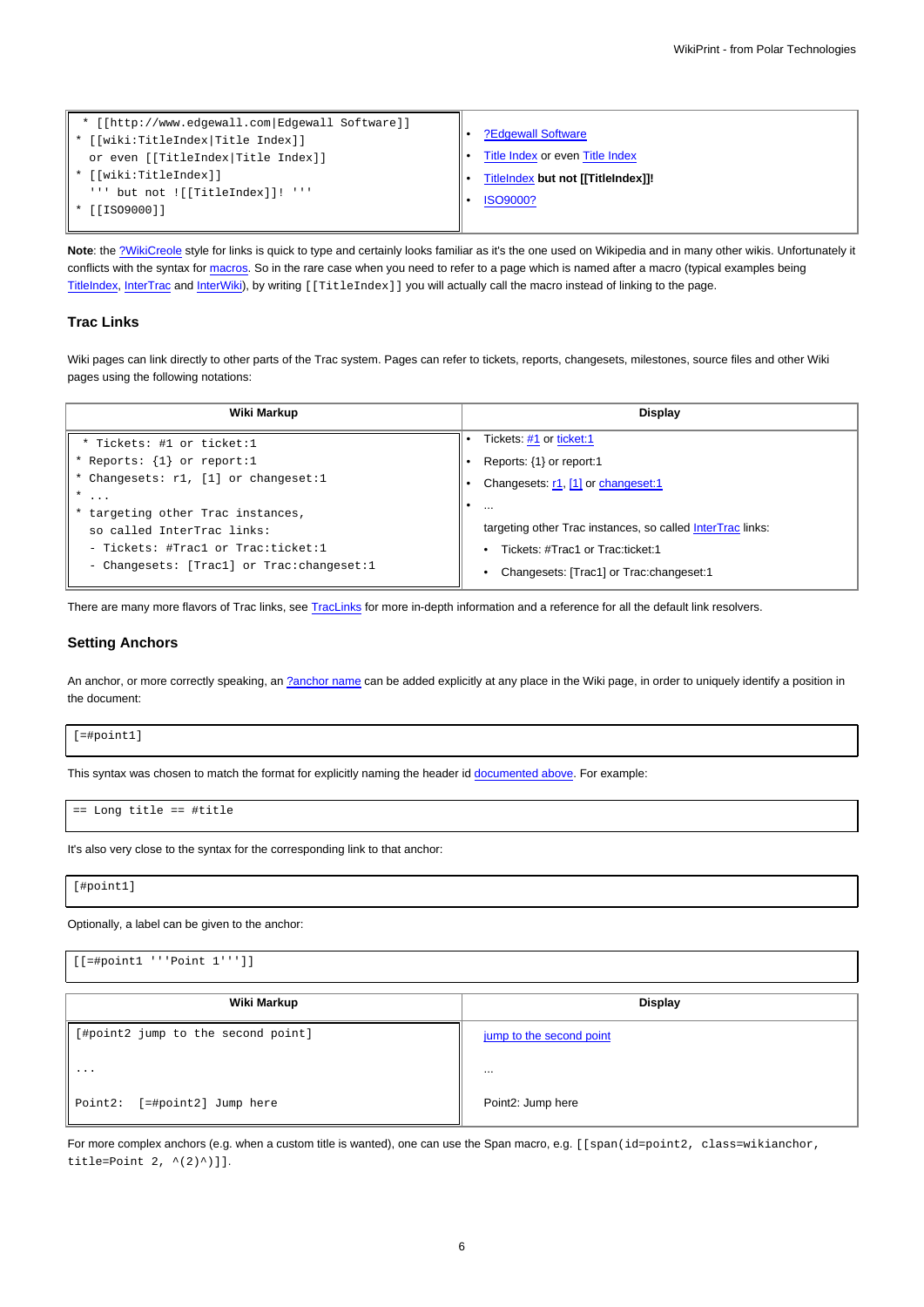## **Escaping Links and [WikiPageNames](https://meteo.unican.es/trac/wiki/WikiPageNames)**

You may avoid making hyperlinks out of [TracLinks](https://meteo.unican.es/trac/wiki/TracLinks) by preceding an expression with a single "!" (exclamation mark).

| Wiki Markup                          | Display                       |
|--------------------------------------|-------------------------------|
| !NoHyperLink<br>  !#42 is not a link | NoHyperLink #42 is not a link |

### **Images**

Urls ending with .png, .gif or .jpg are no longer automatically interpreted as image links, and converted to <img> tags.

You now have to use the [[Image]] macro. The simplest way to include an image is to upload it as attachment to the current page, and put the filename in a macro call like [[Image(picture.gif)]].

In addition to the current page, it is possible to refer to other resources:

- [[Image(wiki:WikiFormatting:picture.gif)]] (referring to attachment on another page)
- [[Image(ticket:1:picture.gif)]] (file attached to a ticket)
- [[Image(htdocs:picture.gif)]] (referring to a file inside the [environment](https://meteo.unican.es/trac/wiki/TracEnvironment) htdocs directory)
- [[Image(source:/trunk/trac/htdocs/trac\_logo\_mini.png)]] (a file in repository)

| Wiki Markup                                  | <b>Display</b> |
|----------------------------------------------|----------------|
| [[Image(htdocs:/common/trac_logo_mini.png)]] |                |

See [WikiMacros](https://meteo.unican.es/trac/wiki/WikiMacros) for further documentation on the [[Image()]] macro, which has several useful options (title=, link=, etc.)

#### **Macros**

Macros are custom functions to insert dynamic content in a page.

| Wiki Markup                | <b>Display</b>                                                                       |
|----------------------------|--------------------------------------------------------------------------------------|
| [[RecentChanges(Trac, 3)]] | Apr 18, 2013<br>TracLinks (diff)<br>٠<br>TracTicketsCustomFields (diff)<br>$\bullet$ |
|                            | TracFastCgi (diff)<br>$\bullet$                                                      |

See [WikiMacros](https://meteo.unican.es/trac/wiki/WikiMacros) for more information, and a list of installed macros.

The detailed help for a specific macro can also be obtained more directly by appending a "?" to the macro name.

| Wiki Markup    | Display                                                                                                                                              |
|----------------|------------------------------------------------------------------------------------------------------------------------------------------------------|
|                | [[MacroList]]                                                                                                                                        |
|                | Display a list of all installed Wiki macros, including documentation<br>if available.                                                                |
| [[MacroList?]] | Optionally, the name of a specific macro can be provided as an<br>argument. In that case, only the documentation for that macro will<br>be rendered. |
|                | Note that this macro will not be able to display the documentation<br>of macros if the PythonOptimize option is enabled for<br>mod python!           |

**Processors**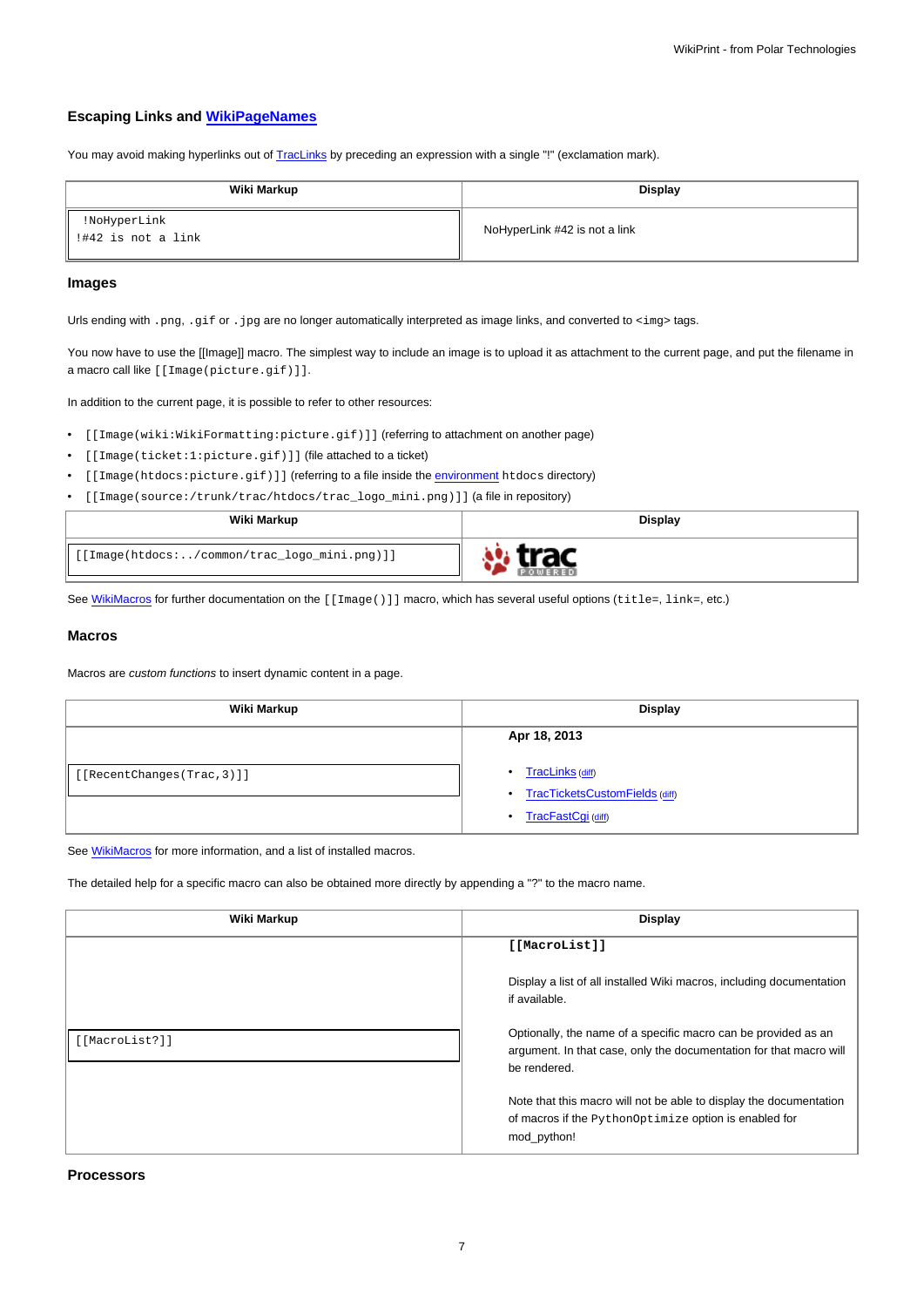Trac supports alternative markup formats using [WikiProcessors.](https://meteo.unican.es/trac/wiki/WikiProcessors) For example, processors are used to write pages in [reStructuredText](https://meteo.unican.es/trac/wiki/WikiRestructuredText) or [HTML.](https://meteo.unican.es/trac/wiki/WikiHtml)

| Wiki Markup<br><b>Display</b>                                                                                                                                                                                                                                                                                                                                                |                                                                                                |                                                                                                                                                                                                                                                 |                                      |
|------------------------------------------------------------------------------------------------------------------------------------------------------------------------------------------------------------------------------------------------------------------------------------------------------------------------------------------------------------------------------|------------------------------------------------------------------------------------------------|-------------------------------------------------------------------------------------------------------------------------------------------------------------------------------------------------------------------------------------------------|--------------------------------------|
| Example 1: HTML                                                                                                                                                                                                                                                                                                                                                              |                                                                                                |                                                                                                                                                                                                                                                 |                                      |
| $\{ \}$<br>#!html<br><h1 style="text-align: right; color: blue"><br/>HTML Test<br/><math>\langle</math>/h1&gt;<br/><math>\{\}</math></h1>                                                                                                                                                                                                                                    |                                                                                                |                                                                                                                                                                                                                                                 | <b>HTML Test</b>                     |
|                                                                                                                                                                                                                                                                                                                                                                              | Example 2: Code Highlighting                                                                   |                                                                                                                                                                                                                                                 |                                      |
| $\{\{\}\}\$<br>#!python<br>class Test:<br>$def __init__(self):$<br>print "Hello World"<br>$if __name__ == '__main__':$<br>Test()<br>$\{\}$                                                                                                                                                                                                                                   | class Test:<br>def _init_(self):<br>print "Hello World"<br>if $_name_ = = '_main_':$<br>Test() |                                                                                                                                                                                                                                                 |                                      |
|                                                                                                                                                                                                                                                                                                                                                                              | Example 3: Complex Tables                                                                      |                                                                                                                                                                                                                                                 |                                      |
| {{{#!th rowspan=4 align=justify<br>With the `#td` and `#th` processors,<br>table cells can contain any content:<br>$\{\}\}$<br> ----------------<br>$\{ \{ \{ \# ! \, td \} \} \}$<br>- lists<br>- embedded tables<br>- simple multiline content<br>$\{\}\}$<br>______________<br>$\{ \{ \{ \# ! \, td \} \} \}$<br>As processors can be easily nested,<br>so can be tables: | With<br>the<br>#td<br>and<br>#th<br>processors, table cells can<br>contain any content:        | lists<br>$\bullet$<br>embedded tables<br>$\bullet$<br>simple multiline content<br>$\bullet$<br>As processors can be easily nested,<br>so can be tables:<br>Example:<br>Even when you don't have complex<br>markup, this form of table cells can | must be at the<br>third level<br>now |
| $\{ \{ \{ \#! \text{ th}$<br>Example:<br>$\{\}$ } }<br>{{{#!td style="background: #eef"<br>$  $ must be at the third level now $  $<br>$\}$ } }<br>$\{\}$ } }<br>--------------<br>$  - -$<br>$\{ \{ \{ \# ! \, td \} \} \}$<br>Even when you don't have complex markup,<br>this form of table cells can be convenient<br>to write content on multiple lines.<br>$\{\}$      |                                                                                                | be convenient to write content on<br>multiple lines.                                                                                                                                                                                            |                                      |

See **WikiProcessors** for more information.

## **Comments**

Comments can be added to the plain text. These will not be rendered and will not display in any other format than plain text.

| Wiki Markup                                                                              | Display                |
|------------------------------------------------------------------------------------------|------------------------|
| Nothing to<br>(1)<br>#   comment<br>Your comment for editors here<br>(33)<br>$20011 - 1$ | Nothing to<br>2000 > 1 |